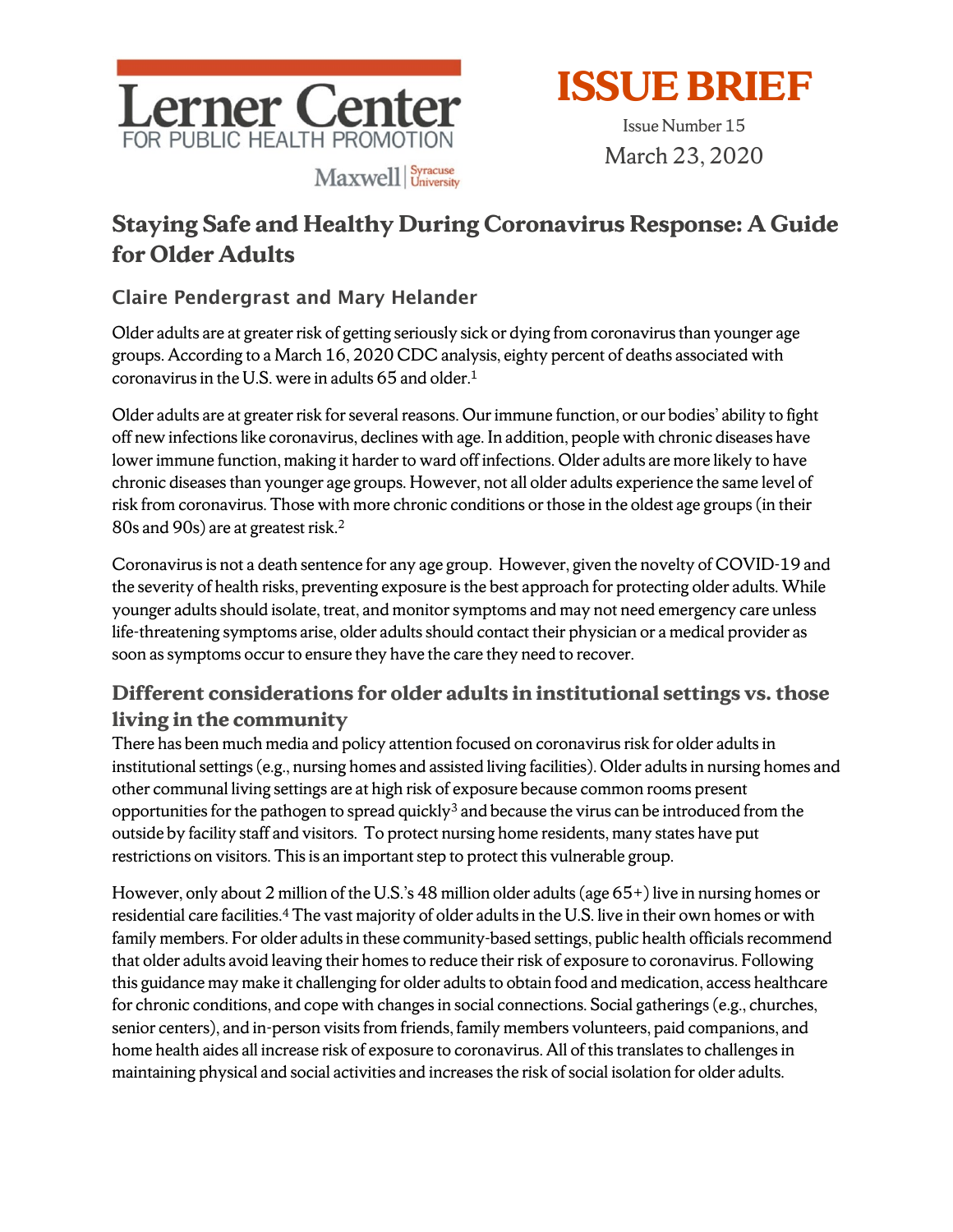### **What should older adults and their loved ones do to maintain safety and health during coronavirus response?**

#### **Reduce Risk of Exposure**

- Limit and avoid visits to households with multiple people.
- Stay six feet away from others, particularly from those who are sick, as much as possible,
- Avoid public transportation unless urgent and absolutely necessary.
- If possible, older adults should avoid trips to the grocery store by having someone else shop for their groceries, or by helping them to order online.
- Many grocery stores are designating specific times for older adults to shop in less crowded environments: check to see if this is an option at grocery stores near you.
- If an older adult receives care from a home health aide, have a conversation about standard infection controls, personal protection equipment (PPE), and ensure that aides will not come into contact with older adults if they may be sick.
- If friends, families or neighbors are delivering food or supplies, ensure they are practicing good hygiene to avoid inadvertently exposing older adults. One potential option is to leave groceries on a front porch or in an entry area to avoid in-person contact.
- Consider cancelling non-essential doctor's appointments or looking into telemedicine options to avoid leaving home and risking potential exposure.

#### **Physical and mental health care**

- Make plans for meals and groceries. If older adults receive Meals on Wheels or eat at senior nutrition sites, check to see if those services are continuing.
- Staying active is important for older adults' physical health, but cancellations of fitness programming at gyms and senior centers may make this challenging. Discuss options for getting physical activity indoors or outdoors while taking into account social distancing and safety.
- Make a plan for chronic healthcare needs, including plans for how to get prescription medications and hygiene supplies.
- For older adults with caregivers or aides, be sure to plan who will provide care if their caregiver or aide gets sick.
- Watching, reading, and listening to news, talk shows, etc. about the pandemic can exacerbate anxiety. Government directions for "what to do" have changed a few times, making the overall situation confusing and concerning. Older adults may benefit from finding alternatives to constant news consumption.

#### **Maintain social connection and communication**

- Consider strategies to maintain social connection. For older adults who are comfortable with technology, transition from in-person visits to FaceTime or Skype.
- Frequent phone calls are a great way to keep in touch and provide social support.
- Encourage grandchildren, nieces and nephews to get in touch with their older family members via email, Facebook, FaceTime, Skype, and phone calls. These connections mean so much.
- Many of our mainstream remedies for dealing with the challenges of social distancing are technology based, such as searching the internet and streaming videos. Using this technology is not necessarily easy for older adults due to poor vision, declining cognition, or lack of exposure to complex apps. This can create frustration and more stress in trying to use technology than the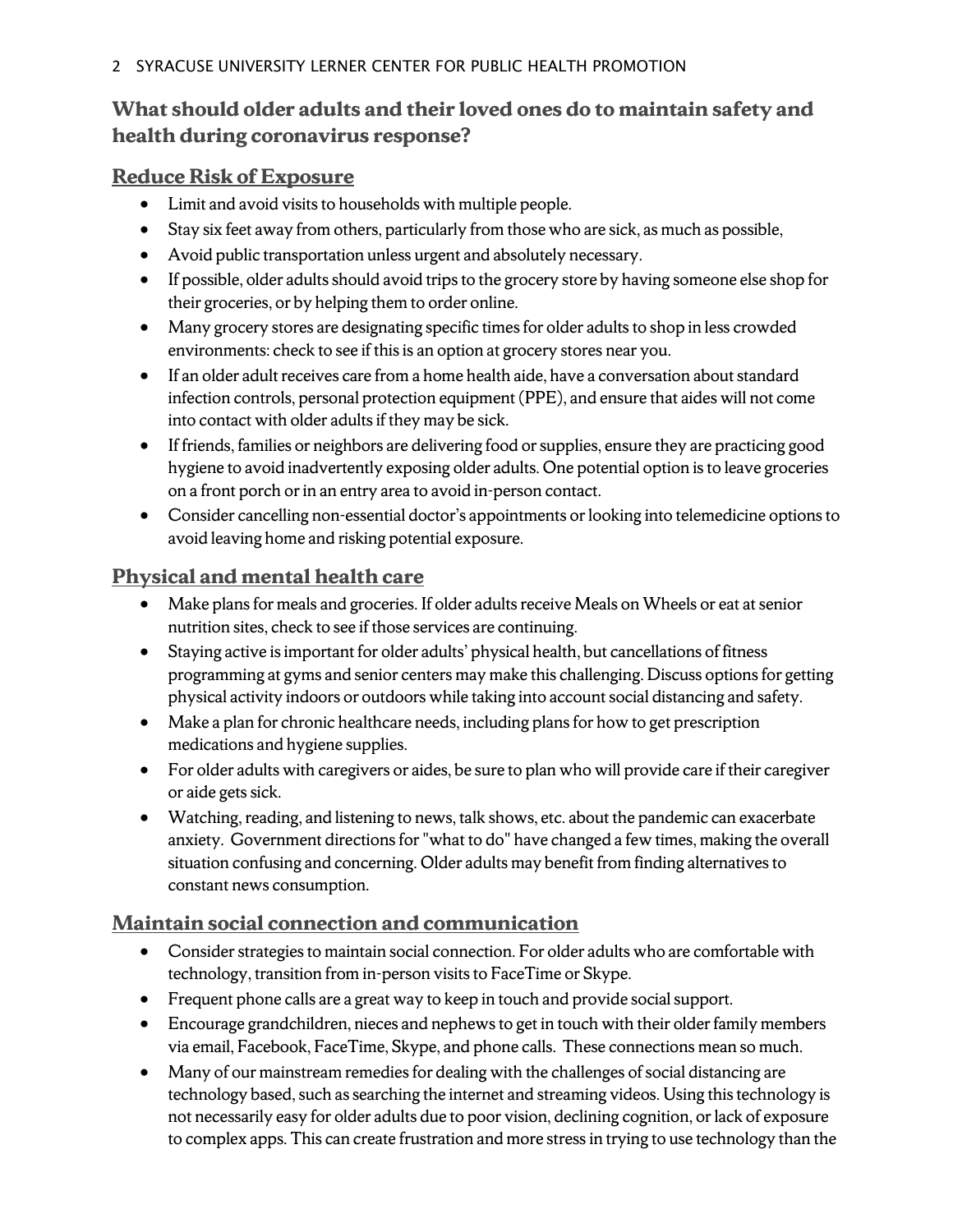#### 3 SYRACUSE UNIVERSITY LERNER CENTER FOR PUBLIC HEALTH PROMOTION

value that the tech brings. Older adults may need help getting their TVs connected and navigating these systems.

- Friends and family can help older adults see the value of their hobbies and engaging with them. For example, if they knit or sew, encourage them to do community projects. If they woodwork or do handiwork, help them to get materials so they can keep it up.
- Plan hobbies and activities to stay active and mentally engaged while maintaining social distance. New hobbies might include writing a journal, writing their life story, or writing fiction.
- Friends and family should work to find ways to communicate the risks of coronavirus and strategies to protect their health that older adults. This can be a frightening situation, and the changes needed to reduce risks can be challenging. Be patient and compassionate in your conversations and planning. Be sure that information is coming from reliable sources like the CDC or a healthcare professional to avoid misinformation or unfounded rumors.

#### **Make a plan for what will happen if an older adult gets sick**

Experts recommend the following approach.5

- First, call a healthcare professional. Stay at home to avoid infecting others unless you need immediate medical care.
- Ask for help from friends, family, neighbors, community health workers, and others if you become sick. Identify someone who will be your emergency contact in advance, and reach out to them to keep them informed.
- Call 9-1-1 and get medical attention immediately if you have difficulty breathing or shortness of breath, persistent pain or pressure in the chest.